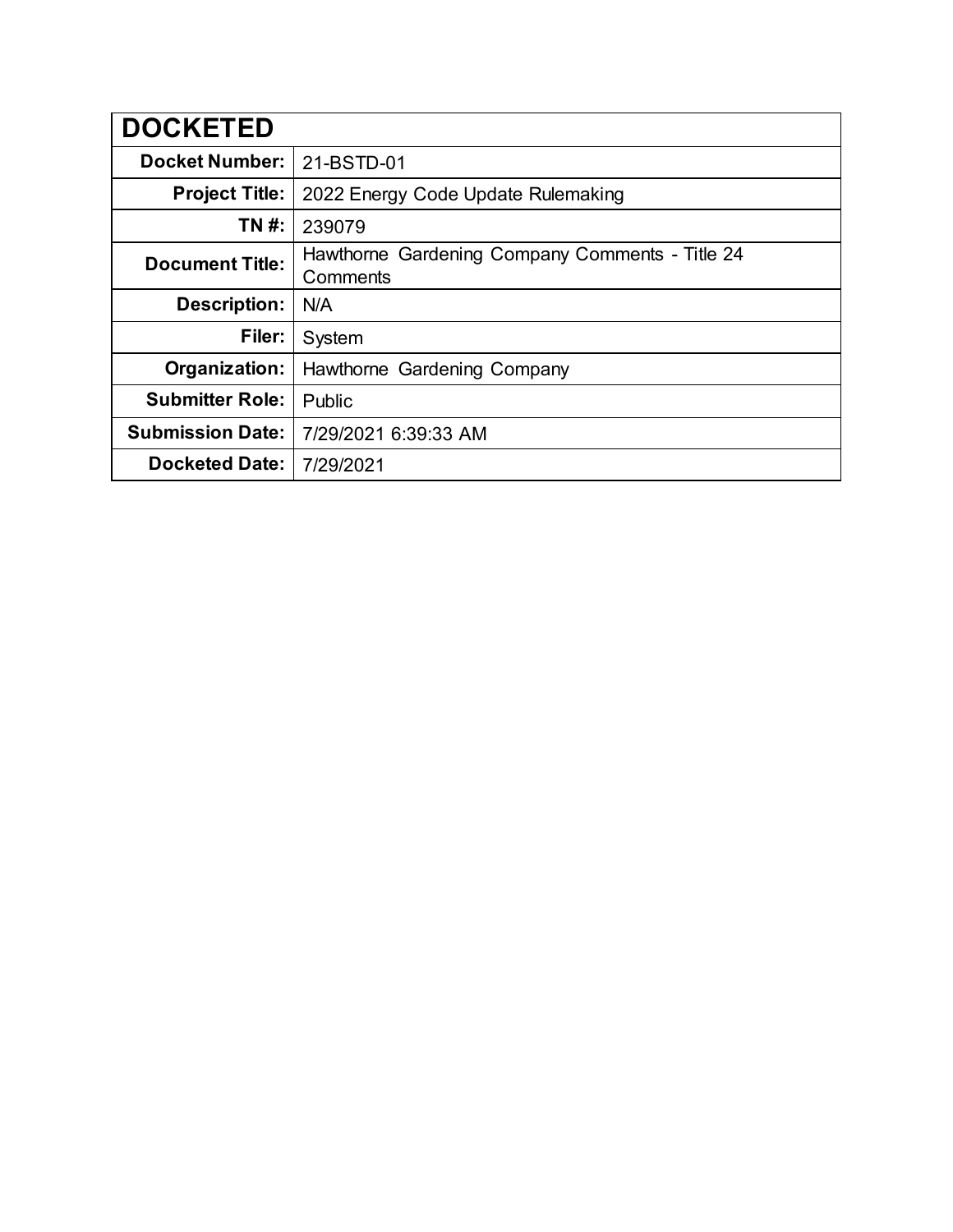Comment Received From: Hawthorne Gardening Company Submitted On: 7/29/2021 Docket Number: 21-BSTD-01

# **Title 24 Comments**

Comments Attached Below in docx file

Additional submitted attachment is included below.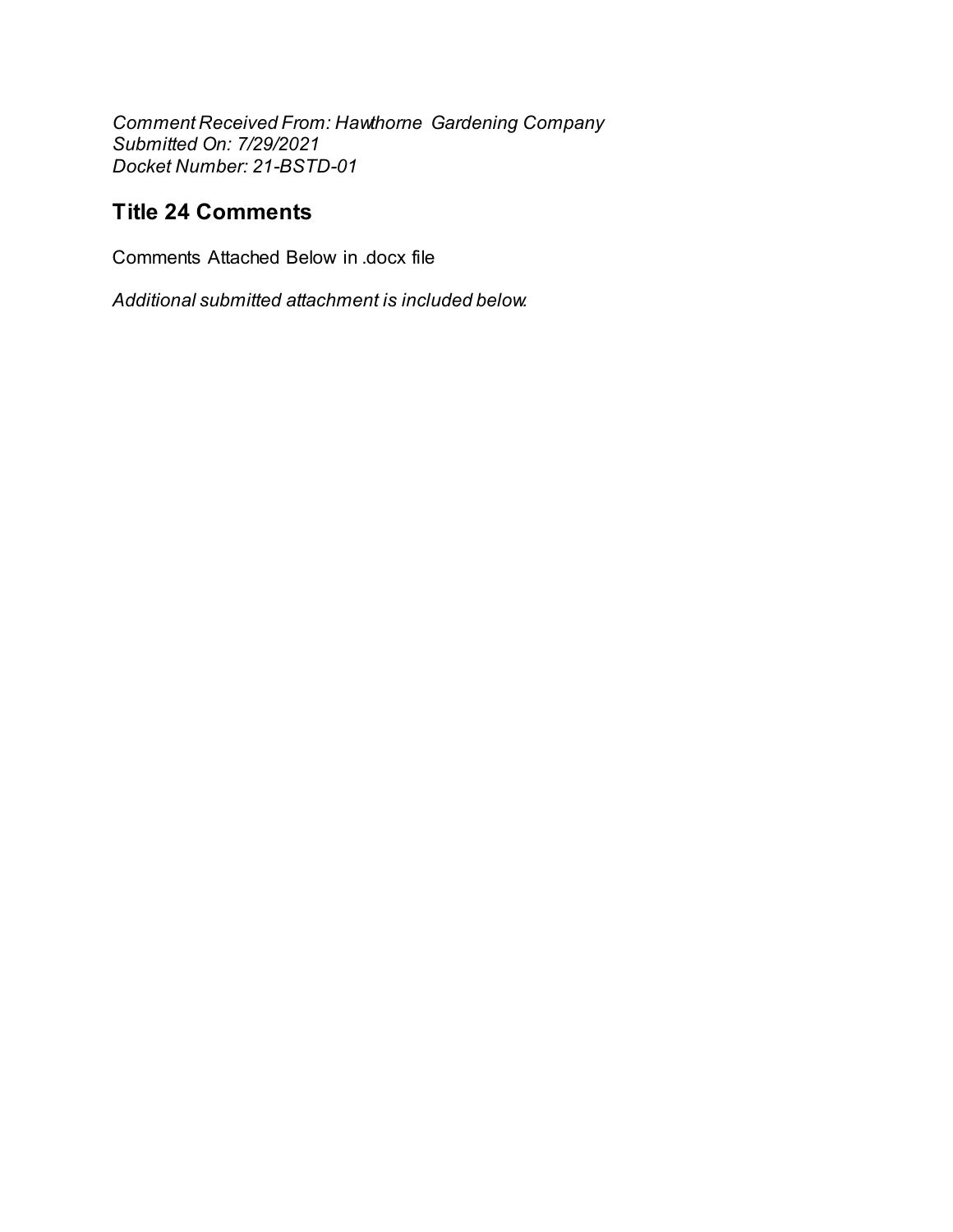## J. HAWTHORNE GARDENING  $CO$

July 28, 2021

California Energy Commission Docket Unit, MS-4 Re: Docket No. 21-BTSD-01 1516 Ninth Street Sacramento, California 95814-5512

(Submitted Electronically to Docket 21-BSTD-01)

Re: Hawthorne Gardening Company Comments - Title 24-2022 15-Day Express Terms [Docket No. 21-BTSD-01]

## CEC Staff:

Hawthorne Gardening Company respectfully submits the following comments in response to the California Energy Commission (CEC) 15 day Express Terms 2022 Energy Code - Residential and Nonresidential for Project Title 2022 Energy Code Update Rulemaking published on July 14, 2021.

Hawthorne Gardening Company is the world's largest hydroponic agriculture equipment supplier and distributor and has a significant presence in the HVAC category. Hawthorne's mission is to provide innovative products and solutions and enable success for growers in a competitive market.

Hawthorne is a leading distributor of Quest and Ideal Air brand dehumidifiers, which service the controlled environment horticulture market (CEH) with premium dehumidification equipment. The changes as proposed to the title 24 regulation for CEH would dramatically affect the number of dehumidification solutions Hawthorne could offer. Implementing this change would also negatively impact the efficiency and worsen the environmental impact of indoor growing in the State of California.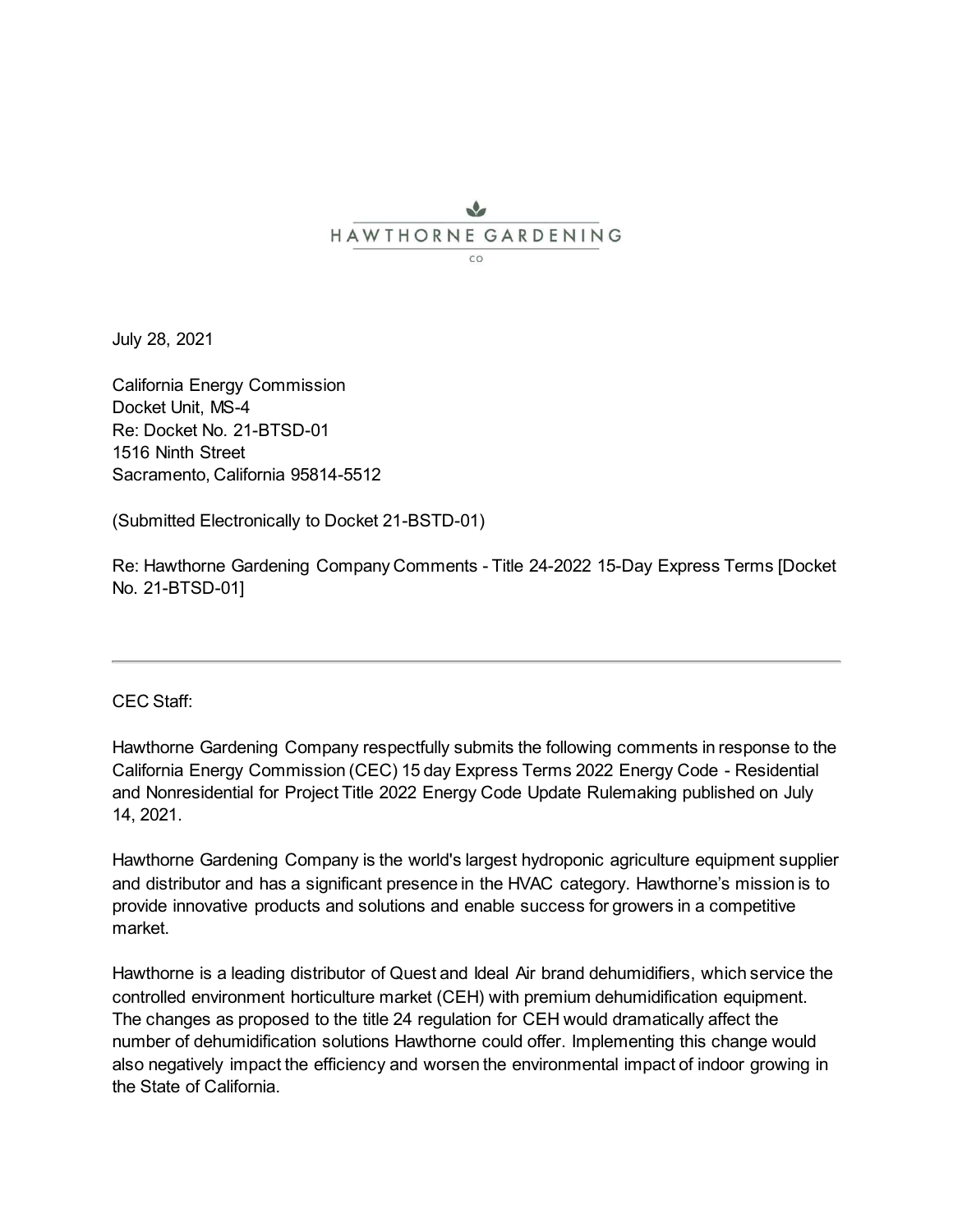As a leading producer and distributor of CEH products, we feel that Hawthorne Gardening Company is uniquely positioned to provide actionable feedback to the CEC and State of California. Thank you to CEC staff for your tireless efforts and ongoing collaboration.

# **Revision to Mandatory Requirements for Covered Processes - Section 120.6 (h) Mandatory Requirements for Controlled Environment Horticulture (CEH)**

The draft regulation sent out for public review on May 6th, 2021 (Docket Number:21-BSTD-01,TN#:237717) included the following language to permit the use of stand-alone dehumidifiers for indoor growing dehumidification of Controlled Environment Horticulture (CEH) spaces:

 A. Stand-alone dehumidifiers that meet the following minimum integrated energy factors measured by the test conditions in Appendix X1 to Subpart B of 10 CFR Part 430:

- I. Minimum integrated energy factor of 1.77 L/kWh for product case volumes of 8.0 cubic feet or less;
- II. Minimum integrated energy factor of 2.41 L/kWh for product case volumes greater than 8.0 cubic feet;

This language was developed by the CASE CEH team with the cooperation and input of many industry stakeholders including representatives from Hawthorne Gardening Company and distributed brands including Quest and Quest IQ.

On July 14th, a new set of proposed changes was released (Docket Number:21-BSTD-01, TN#: 238848) with the requirements for the use of stand-alone dehumidifiers, now called "dehumidifiers", altered to the following:

A. Dehumidifiers subject to regulation under federal appliance standards tested in accordance with 10 CFR 430.23(z) and Appendix X or X1 to Subpart B of 10 CFR Part 430 as applicable, and complying with 10 CFR 430.32(v)2.ng with 10 CFR 430.32(v)2.

It is our understanding this wording revision was implemented to prevent the preemption of federal requirements for dehumidification equipment subject to 10CFR430.

We further understand that while 10CFR430 is specifically focused on "Consumer Products" (i.e. products purchased in small quantities by individuals for residential use), the justification to require all units be subject to 10CFR430 is based on the fact that there is no capacity, compressor size or other size limit listed in 10CFR430. While we cannot fully dispute this reasoning, this decision creates potential collateral impacts that will negatively affect our product offerings and the energy consumption of the CEH industry.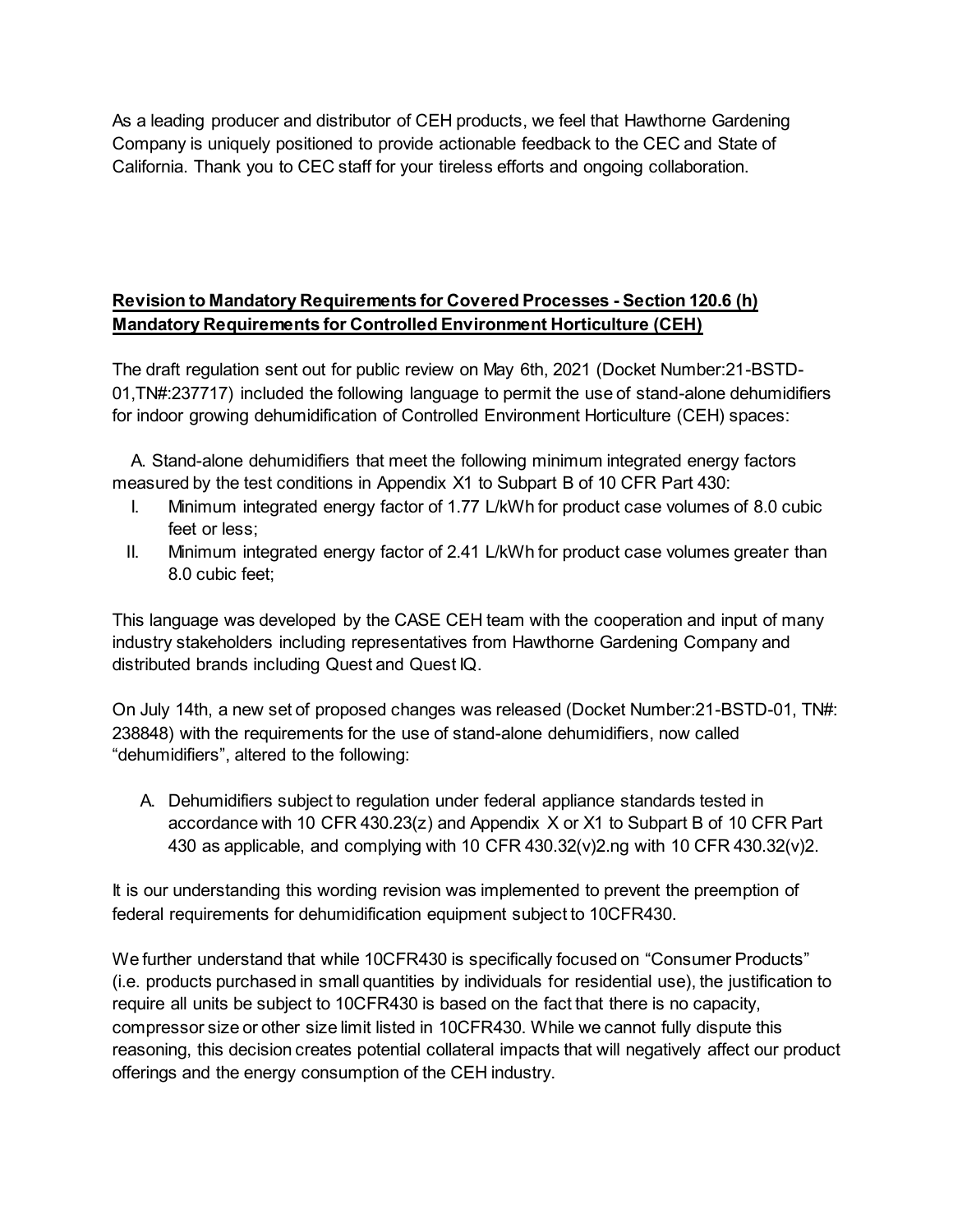Hawthorne Gardening Company respectfully urges that the CEC and the State of California reconsider this revision and return the language to the wording in the May 6th release.

## **Potential Impacts of the Revised Regulation: Manufacturers and California**

Revision of this language to subject all dehumidifiers formerly, stand-alone dehumidifiers) to 10CFR430

has two primary implications that may affect the sale of these units to the California CEH market:

1. Dehumidifiers will now be defined as either "portable" or "whole-home" as defined in 10CFR430. These narrow categories and associated testing requirements will negatively impact the industry by narrowing scope of qualifying dehumidification equipment.

"Portable" units may be defined as unducted units. As it relates to the CEH industry portable units are most commonly hung in the growing space. These units are subject to minimum efficacy standards listed in 10 CFR 430.32(v)2, under many conditions they are held to higher efficacy standards than whole home units and as a result many previously compliant units will no longer be compliant to hang in a grow space.

"Whole Home" units may be defined as ducted units. These units are subject to testing standards listed in 10 CFR 430.32(v)2, these standards are achievable by most units across the CEH dehumidification industry.

2. All dehumidifiers that are subject to 10CFR430, regardless of size or application could be considered "residential". Under pending CARB (California Air Resources Board) all "residential dehumidifiers" must use refrigerants with a GWP (Global Warming Potential) of 750 or less by 2023. Compliance by this date is unlikely due to required component changes and associated supply chain risks.

If CARB regulations are not altered to enforce compliance by 1/1/2025 like with other air condition equipment, there will be an extreme supply chain constraint on the industry and there will likely be a period where units cannot be sold into the CEH market.

If stand-alone dehumidifiers were banned from sale, the closest alternative would be less efficient unitary air conditioning equipment with hot gas reheat. These units have been shown to be significantly less efficient than standalone units.

## **Hawthorne Gardening Companies Reasoning**

Hawthorne Gardening Company requests that requirements for the use of stand-alone from the draft regulation sent out for public review on 6 May, 2021 be reinstated for the following reasons.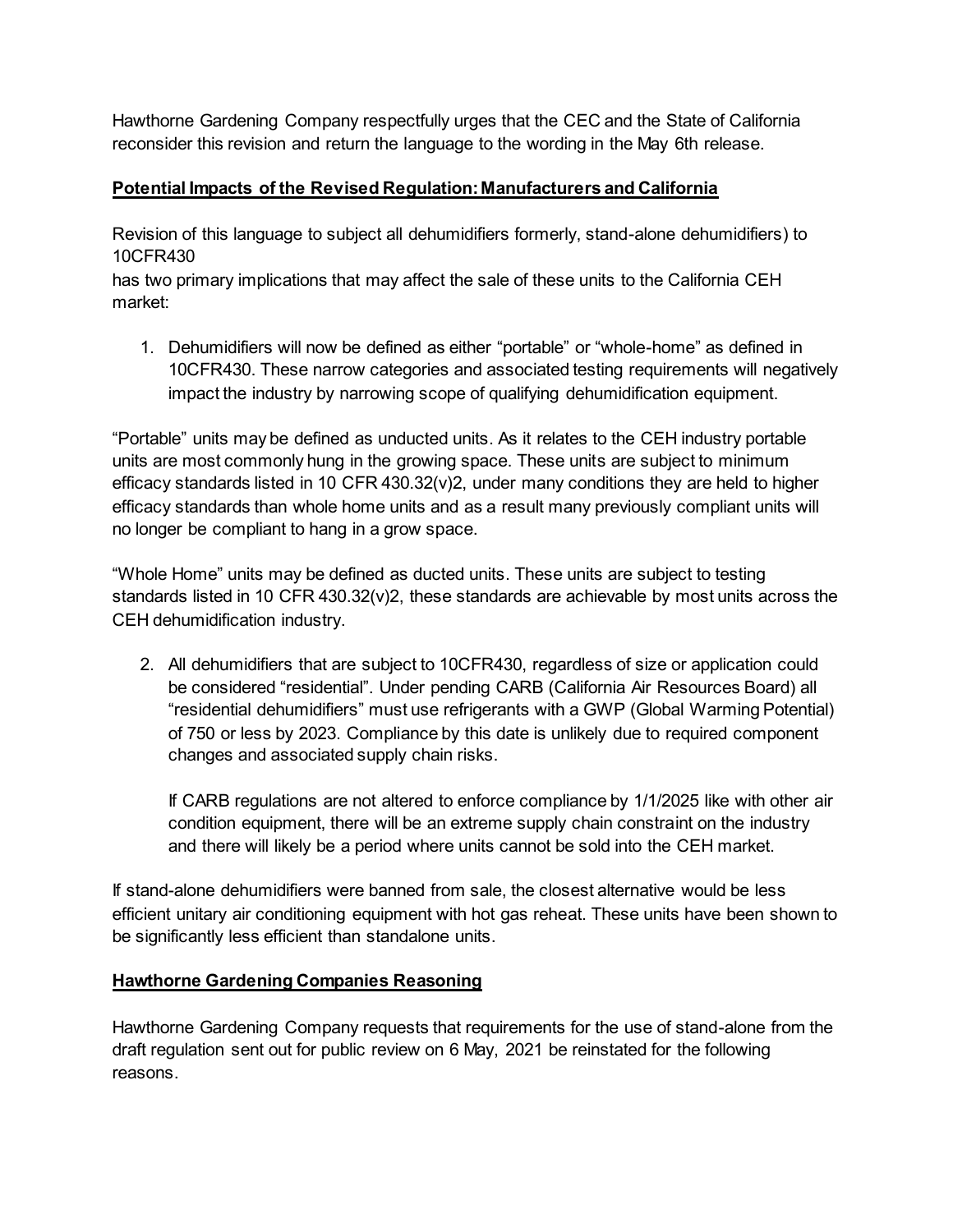- 1. The previous draft did not differentiate between stand alone and whole home (or "whole facility") units based on their installation.
- 2. Allows flexibility for the grower to use the optimal solution for their facility layout and design.
- 3. Previous draft did not preempt federal regulations.

By making all dehumidifiers subject to 10 CFR 430, standalone units may be misconstrued as residential units which potentially would force compliance by January 2023, a premature date that vendors and growers will largely fail to meet (due to CARB <750 refrigerant use).

It has always been the consensus of our brands and customers that the larger CEH dehumidification units were not subject to regulation as "residential" units and as such, these units should not be subject to CARB residential unit compliance date of January 1st, 2023.

Hawthorne does not believe that the previous draft regulations (circulated for public review May 6, 2021) preempted federal regulation.

We contend that the standalone dehumidifiers distributed and sold by Hawthorne Gardening company do not fall under the regulations of DOE (Dept. of Energy) or any other federal agency, building code or other ANSI accredited standard. As no regulations exist governing these units there is no precedent for federal regulation.

The precedent that has instead been used was set by the 2019 Denver Amendments to the 2018 Edition of the International Energy Conservation Code, Chapter 4: C403.13.1 Dehumidification:

C403.13.1 Dehumidification. All indoor plant grow operations that require dehumidification shall utilize one of the following dehumidification options

- 1. Free-standing dehumidification units with a minimum energy factor of 1.9 l/kWh. The test method for minimum energy factor shall be as specified in 10 CFR Part 430, Subpart B - Appendix X.
- 2. Chilled water system with heat recovery from the condenser coil to achieve dehumidification reheat.
- 3. Integrated HVAC system with heat recovery from the condenser coil (hot gas reheat) to achieve dehumidification reheat.

This was the regulation that the CASE team used as the basis for the previously written drafts and that was reviewed - and generally supported - by stakeholders during the 12 month public review process.

It has been the widely accepted view of the dehumidifier industry that the Denver code does not preempt federal regulation, but rather requires adherence to the performance requirements of 10CFR430. Since there is no other regulation covering non-consumer and non-residential dehumidifiers, it has been considered valid precedent.